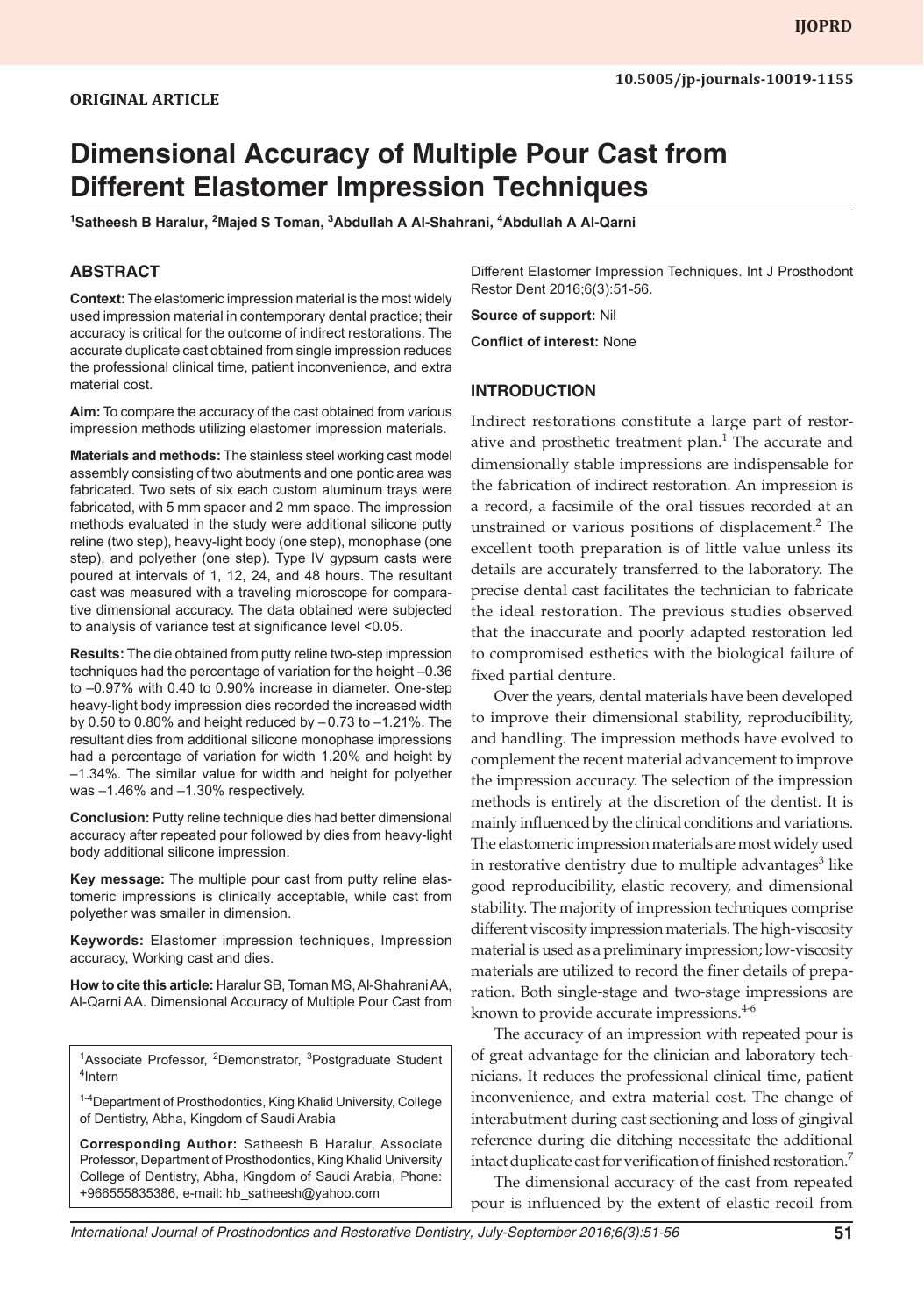distortion during cast retrieval and continued polymerization shrinkage. These factors are greatly affected by the thickness/nature of impression material and stress induced during impression procedures. Hence, it is important to understand the role of different impression methods on the dimensional accuracy of the resultant dies, especially on the multiple pours. The objective of the study was to compare the dimensional accuracy of the cast obtained from various impression methods on the multiple pours of a single impression at various time intervals. The impression methods evaluated in the study were two-stage putty relined with light additional polyvinyl siloxane, single-stage heavy-light body additional silicone, monophase single stage, and polyether single step.

## **MATERIALS AND METHODS**

Institutional ethical committee approval was obtained for the study research proposal. The stainless steel working cast model assembly consisting of two abutments and one pontic area was fabricated (Fig. 1). The stainless steel abutments were made to simulate the full veneer crown preparation with uniform 2 mm shoulder finish line and 6° taper. The first abutment was 8.2 mm in height, 9.9 mm diameter at the occlusal surface. The measurements at the similar location for the second abutment were 7.6 mm height and 7.04 mm diameter. The interabutment distance was 14.93 mm. The occlusal surface of the abutment was flat with reference to cross-groove for precise measurement. Two set of perforated, rectangular custom aluminum trays were fabricated for making an impression (Fig. 2).

The first set of six impression trays was used for putty wash impression technique; they possessed uniform spacer width of 5 mm. Another set of impression had 2 mm uniform spacer area for a heavy body-light body one-step impression method. The impression tray stopper on working cast model base maintained a uniform space

for the impression. The corresponding pin on the cast and groove in the impression trays was helpful in accurate position and immobilization of trays during impression procedure.

The impression methods compared in the study were the two-step putty reline technique, one-step heavy-light body, and one-step monophase polyvinyl siloxane material. The study also included the one-step monophase polyether impression.

The impression procedures were conducted at controlled room temperature  $(25 \pm 10^{\circ} \text{C})$  following manufacturer's instruction. The silicone/polyether tray adhesive applied over the tray allowed to dry for 10 minutes prior to the impression procedure. Weight in precision scale established the base and catalyst proportion; 20 gm of each constituent was used in the study. One millimeter uniform spacer thickness was obtained by adapting the vacuum resin sheet over the model for two-stage putty wash technique. In the first stage, the mixed putty was loaded in the tray and allowed to set over the cast for 4 minutes. The second stage involved the removal of the spacer and relining the preliminary putty impression with light body elastomers.

The single-stage heavy-light body impression was accomplished by simultaneous loading of the heavy consistency material in the tray, and light viscosity material was spread over the stainless steel die. The impression tray was placed over the cast, and both the layers of the impression materials were allowed to set for 5 minutes. The single-stage impression from polyvinyl siloxane mono-phase and polyether single consistency impression was done in the similar procedure except the overlying light-body impression materia (Fig. 3).

After impression procedure, all polyvinyl siloxane impressions were rinsed in water and disinfected with sodium hypochlorite (1:10) immersion for 3 minutes.



**Fig. 1:** Stainless steel master cast used in the study **Fig. 2:** Aluminum impression trays used in the study

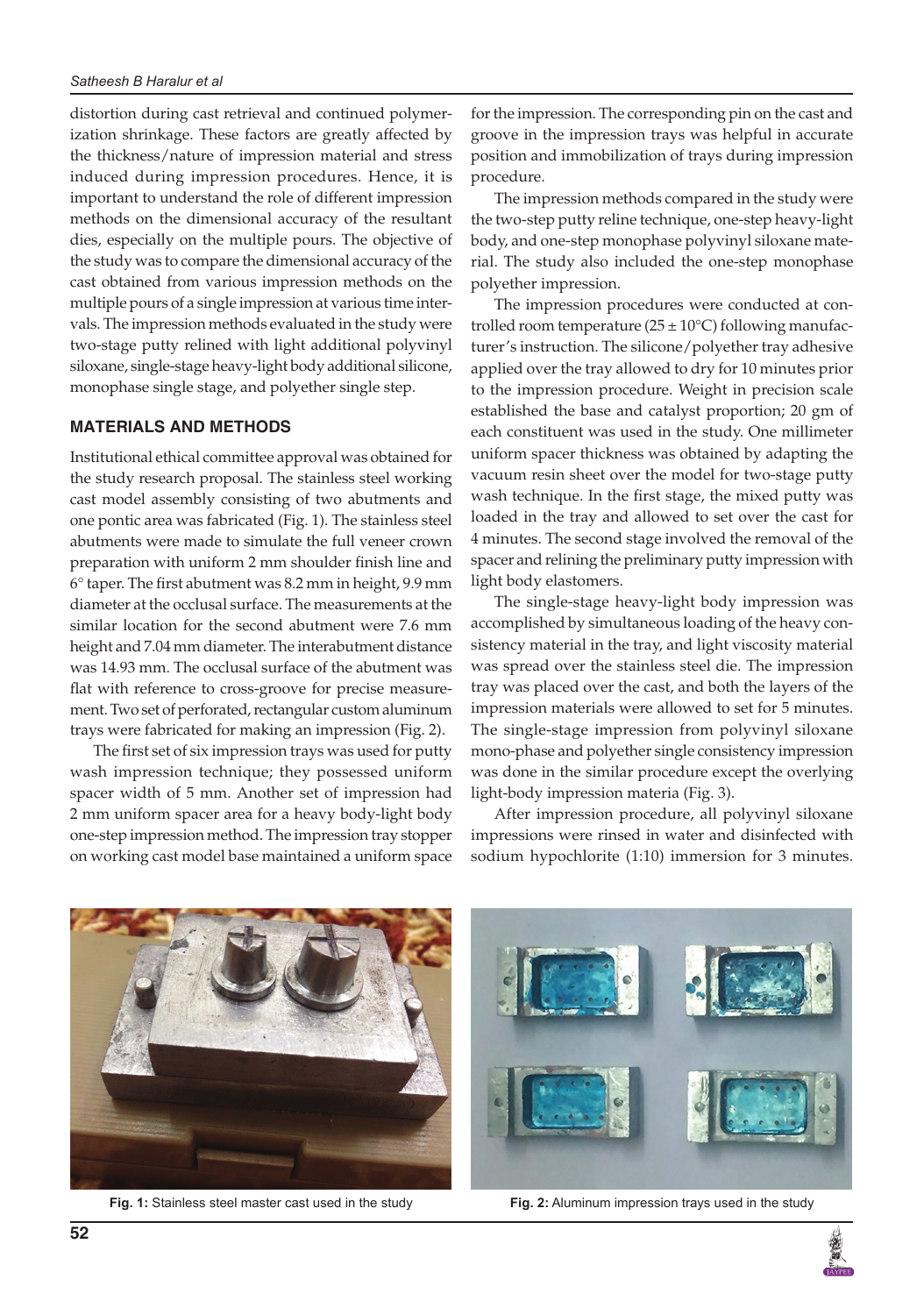*Dimensional Accuracy of Multiple Pour Cast from Different Elastomer Impression Techniques*



**Fig. 3:** Polyether and putty reline impression made in custom trays **Fig. 4:** Stone dies obtained from impression

The polyether impressions were disinfected with sodium hypochlorite spray.

All the impressions were stored at  $25 \pm 10^{\circ}$ C for 1 hour for elastic recovery and hydrogen release of vinyl polysiloxane. Following the manufacturer's instruction, 30 gm of preweighed type IV gypsum was mixed with 6 mL of distilled water to obtain 0.20 water-powder ratio. The vacuum mixer was utilized for gypsum mixing, and it was poured into the impression under mechanical vibration (Fig. 4). The stainless steel retentive struts were attached to the cast base for easy removal of the set cast. The set gypsum cast was removed from the cast after 1 hour with due care, to avoid impression damage.

The 2nd, 3rd, and 4th dental cast were obtained following a similar procedure after 8 hours, 24 hours, and 3 days interval from the same impression. All the measurements were performed after complete drying of gypsum cast. The measurement of set gypsum cast for linear dimensional change at the reference points was accomplished by a traveling microscope with 0.01 µm accuracy. The obtained data were subjected to analysis of variance (ANOVA) test at significance level <0.05. The percentage of variation of stone dies from the master cast was calculated by the following formula:

 $\text{Percentage} = \frac{\text{mean stone dimension} - \text{mean master dimension}}{\text{mean master dimension}} \times 100$ 



### **RESULTS**

The present study evaluated the accurate reproducibility of dental die from repeated impression at different time intervals. Elastomers are commonly used for the impression making in contemporary dentistry. Hence, they were chosen for the evaluation in the study. The impressions were poured at 1, 12, 24, and 48-hour interval.

Table 1 lists the mean values, standard deviation, and percent deviation of the stone die obtained from putty reline two-step impression technique. The dies obtained from this technique were shorter in height and wider in diameter. There was a progressive reduction of the percentage of variation for the height on repeated pour from –0.36 to –0.97%. The interabutment distance was increased up to 0.40% after repeated pour. The upper diameter of the die was increased by 0.40 to 0.90%, the lower diameter showed increase in diameter by 0.04 to 0.12%. One-way ANOVA showed all the significant variation among all the measurements except the upper diameter of abutment with a p-value of 0.424.

Table 2 shows the mean measurement values with the percentage of deviation for die in a heavy-light body one-step impression method. The resultant dies were also shorter and wider in diameter. The abutment height was reduced in the range of –0.73 to –1.21%, while the upper diameter of the abutment was increased by 0.50 to 0.80%.

**Table 1:** The mean measurement values of stone dies, standard errors, and percentage of errors from master cast from putty reline impression technique

|                            | First pour<br>(1 hour) |      |         | Second pour<br>(12 hours) |      |              | Third pour<br>(24 hours) |      |         | Fourth pour<br>(48 hours) |      |               |                    |
|----------------------------|------------------------|------|---------|---------------------------|------|--------------|--------------------------|------|---------|---------------------------|------|---------------|--------------------|
| Measurement                | Mean                   | SD   | %       | Mean                      | SD   | %            | Mean                     | -SD  | %       | Mean                      | SD   | %             | p-value            |
| Upper diameter of abutment | 10.03                  | 0.13 | 0.40    | 10.04                     | 0.05 | 0.50         | 10.08                    | 0.02 | 0.90    | 10.06                     | 0.01 |               | 0.70 0.424         |
| Lower diameter of abutment | 15.65                  | 0.03 | 0.12    | 15.65                     | 0.04 | 0.12         | 15.71                    | 0.05 | 0.05    | 15.66                     | 0.05 | 0.04          | 0.000              |
| Interabutment distance     | 14.96                  | 0.03 | 0.20    | 14.98                     | 0.14 | 0.27         | 15.02                    | 0.18 | 0.0     | 14.99                     | 0.05 |               | $0.40 \quad 0.000$ |
| Height abutment            | 8.17                   | 0.04 | $-0.36$ | 8.15                      | 0.03 | $-0.60$ 8.12 |                          | 0.03 | $-0.97$ | 8.16                      | 0.03 | $-0.48$ 0.000 |                    |
| SD: Standard deviation     |                        |      |         |                           |      |              |                          |      |         |                           |      |               |                    |

*International Journal of Prosthodontics and Restorative Dentistry, July-September 2016;6(3):51-56* **53**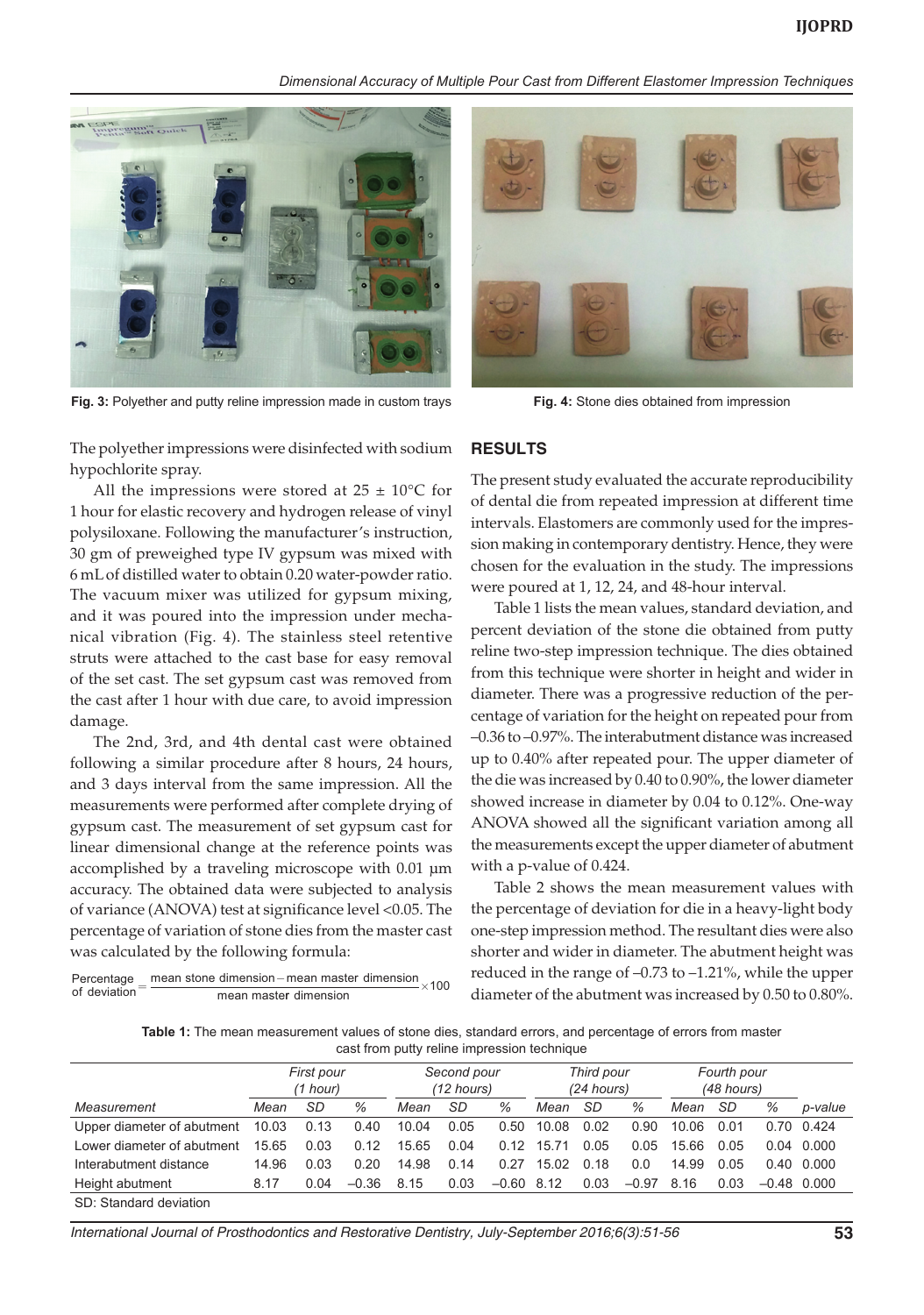#### *Satheesh B Haralur et al*

| Cast from Heavy-Hynt Douy Single Hijk Implession technique |                        |      |         |                           |      |         |                            |      |         |                           |      |         |                    |
|------------------------------------------------------------|------------------------|------|---------|---------------------------|------|---------|----------------------------|------|---------|---------------------------|------|---------|--------------------|
|                                                            | First pour<br>(1 hour) |      |         | Second pour<br>(12 hours) |      |         | Third pour<br>$(24$ hours) |      |         | Fourth pour<br>(48 hours) |      |         |                    |
| Measurement                                                | mean                   | SD   | %       | Mean                      | SD   | %       | Mean                       | SD   | %       | Mean                      | SD   | %       | p-value            |
| Upper diameter of abutment                                 | 10.04                  | 0.04 | 0.50    | 10.05                     | 0.05 | 0.60    | 10.08                      | 0.06 | 0.90    | 10.07                     | 0.03 | 0.80    | 0.647              |
| Lower diameter of abutment                                 | 15.66                  | 0.03 | 0.19    | 15.65                     | 0.14 | 0.12    | 15.74                      | 0.16 | 0.03    | 15.74                     | 0.13 |         | $0.02 \quad 0.000$ |
| Interabutment distance                                     | 14.98                  | 0.04 | 0.04    | 15.01                     | 0.04 | 0.20    | 15.04                      | 0.05 | 0.53    | 14.99                     | 0.03 | 0.40    | 0.008              |
| Height abutment                                            | 8.14                   | 0.04 | $-0.73$ | 8.14                      | 0.06 | $-0.73$ | 8.11                       | 0.05 | $-1.09$ | 8.10                      | 0.05 | $-1.21$ | 0.020              |

**Table 2:** The mean measurement values of stone dies, standard errors, and percentage of errors from master cast from heavy-light body single mix impression technique

SD: Standard deviation

| Table 3: The mean measurement values of stone dies, standard errors, and percentage of errors from master |
|-----------------------------------------------------------------------------------------------------------|
| cast from monophase impression technique                                                                  |

|                            | First pour<br>(1 hour) |      |         | Second pour<br>(12 hours) |      |         | Third pour<br>$(24$ hours) |      |         | Fourth pour<br>(48 hours) |      |               |            |
|----------------------------|------------------------|------|---------|---------------------------|------|---------|----------------------------|------|---------|---------------------------|------|---------------|------------|
| Measurement                | Mean                   | SD   | %       | Mean                      | SD   | %       | Mean                       | SD   | %       | Mean                      | SD   | %             | p-value    |
| Upper diameter of abutment | 10.06                  | 0.08 | 0.70    | 10.09                     | 0.07 | 1.00    | 10.13                      | 0.07 | 1.20    | 10.10                     | 0.05 | $-0.70$ 0.000 |            |
| Lower diameter of abutment | 15.71                  | 0.08 | 0.51    | 15.76                     | 0.07 | 0.63    | 15.80                      | 0.07 | 0.83    | 15.78                     | 0.07 |               | 0.70 0.002 |
| Interabutment distance     | 15.12                  | 0.05 | 1.27    | 15.15                     | 0.06 | 1.47    | 15.15                      | 0.05 | 1.47    | 15.13                     | 0.03 |               | 0.73 0.074 |
| Height abutment            | 8.16                   | 0.17 | $-0.48$ | 8.14                      | 0.07 | $-0.73$ | 8.09                       | 0.08 | $-1.34$ | 8.12                      | 0.11 | $-0.97$       | 0.124      |

SD: Standard deviation

**Table 4:** The mean measurement values of stone dies, standard errors, and percentage of errors from master cast from polyether impression technique

|                            | First pour<br>(1 hour) |      |         | Second pour<br>$(12 \text{ hours})$ |      |              | Third pour<br>$(24$ hours) |      |               | Fourth pour<br>(48 hours) |      |               |         |
|----------------------------|------------------------|------|---------|-------------------------------------|------|--------------|----------------------------|------|---------------|---------------------------|------|---------------|---------|
| Measurement                | Mean                   | SD   | %       | Mean                                | SD   | %            | Mean                       | SD   | %             | Mean                      | -SD  | ℅             | p-value |
| Upper diameter of abutment | 9.94                   | 0.08 | $-0.50$ | 9.86                                | 0.77 | $-1.30$ 9.88 |                            | 0.06 | $-1.10$ 9.89  |                           | 0.05 | $-1.00$ 0.012 |         |
| Lower diameter of abutment | 15.56                  | 0.08 | $-0.44$ | 15.53                               | 0.07 | $-0.63$      | 15.52                      | 0.07 |               | $-0.70$ 15.55             | 0.05 | $-0.51$ 0.031 |         |
| Interabutment distance     | 14.86                  | 0.10 | $-0.46$ | 14.79                               | 0.21 | $-0.93$      | 14.76                      | 0.03 | $-1.13$ 14.82 |                           | 0.03 | $-0.73$ 0.181 |         |
| Height abutment            | 8.17                   | 0.20 | $-0.36$ | 8.08                                | 0.18 | $-1.46$ 8.11 |                            | 0.15 | $-1.09$ 8.15  |                           | 0.10 | $-0.60$ 0.003 |         |

SD: Standard deviation

The interabutment distance between the abutments had 0.53% variation after pour at 24 hours. The percentage of variation for dies was progressively increased over repeated pouring of the same impression. The p-value was statistically significant for all measurements except upper diameter of abutment with a value of 0.647.

Table 3 indicates the stone die measurement obtained from monophase impression along with the percentage of variation from the master die. The percentage of variation was large in this group in comparison with other methods. The mean percentage of variation for interabutment width was 1.47%, and the abutment height variation was up to –1.34%. The abutment at upper diameter variation was 1.20%; lower location was 0.83%. The dimensional accuracy of dies was significantly varied over repeated pour at abutment of upper and lower diameter with a p-value of 0.00 and 0.002 respectively.

Table 4 shows the mean measurement values and percentage of variation for the polyether impression group. This group showed the highest variation in dimension after repeated pour. The resultant dies after repeated pour were both shorter in diameter and height. The change for dies varied from –0.36 to –1.46 in height and –0.50 to –1.30 for upper diameter. The interabutment distance was also decreased in the range of –0.46 to –1.13%.

## **DISCUSSION**

Accurate impression is critical for the fabrication of precise indirect cast restorations. The favorable prognosis of cast restorations is mainly dependent on the well-adapted margins.<sup>8</sup> The multiple pours of dental impression are required in various situations ranging from inadvertent damage to verification of contact and emergence profile on intact cast.<sup>9</sup> The impression materials and methods capable of providing dimensionally accurate die on repeated pour is to the great advantage of clinicians and laboratory technicians. The study explored the commonly used impression method in their ability to produce an accurate die after multiple pours. The accuracy of impression material is attributed to multiple factors including elastic recovery, the direction of setting contraction, continuous polymerization, and evaporation of volatile contents.

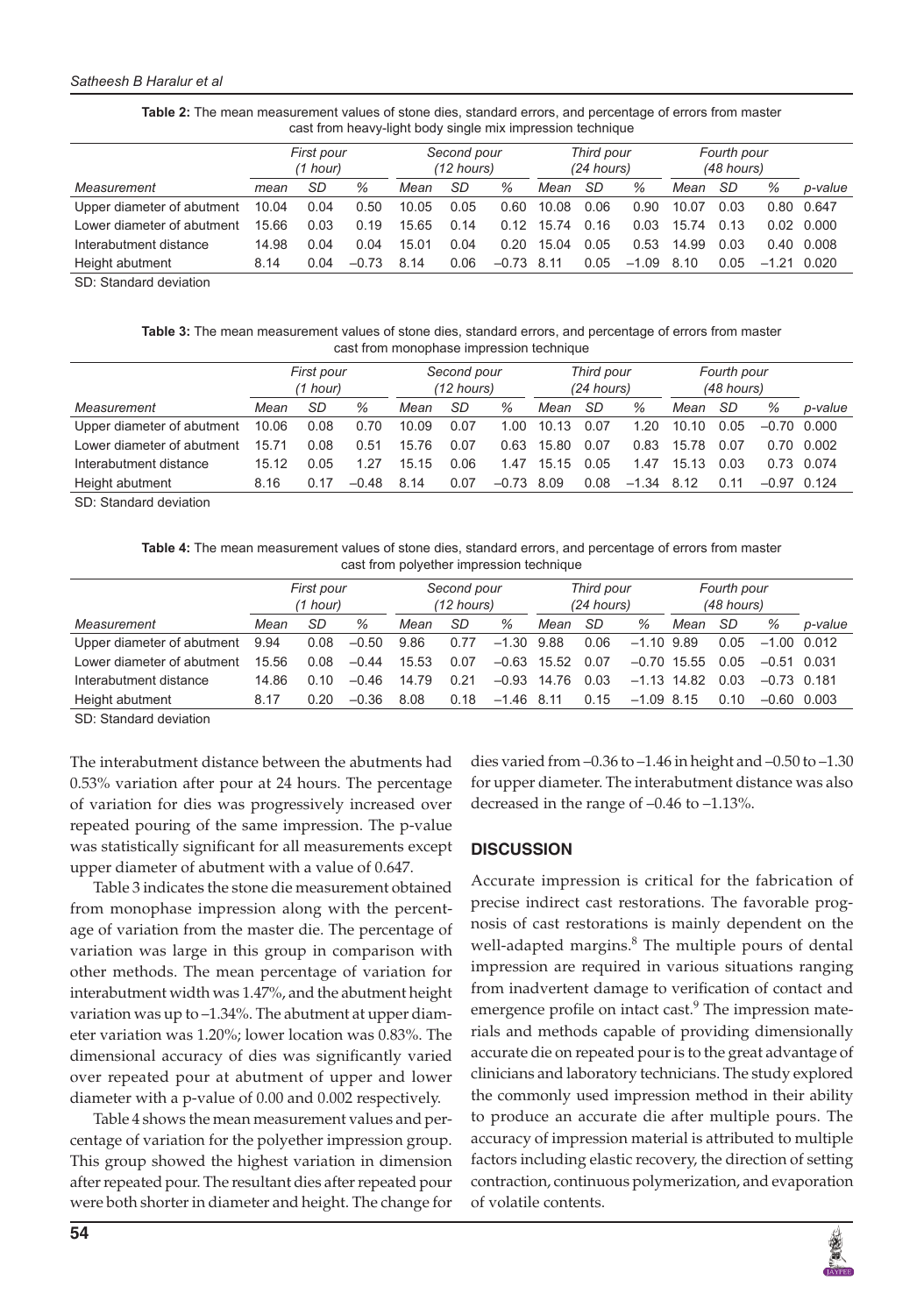The additional silicone impression material is most commonly used in dentistry due to its better accuracy, $10$ easy manipulation, and patient acceptance. Researchers are of the opinion that the precision of the impression can be controlled by the impression method than the material itself. The study reinforces the opinion of the researchers that the accuracy of dies varied significantly between different impression methods.<sup>10</sup> Chee et al<sup>3</sup> on comparing between double-mix and single-mix putty reline technique concluded that the double-mix twostage impression provided more accurate cast. The main disadvantage of single-mix technique reported by the researchers was the failure to record the finer details. Few researchers, such as Hung et al<sup>11</sup> and Idris et al<sup>12</sup> reported the insignificant difference between the double-mix and single-mix technique in accuracy. The study evaluated the two-step putty reline with light body additional silicone impression method. According to the recommendation of earlier researchers, the wash bulk of 1 mm was utilized in the study for improved dimensional accuracy of dies. $^{13}$ 

The study showed that the dies obtained of one-step heavy-light body impression and monophase impression were relatively wider in diameter than the master dies in comparison with two-stage putty reline technique. The wider dies on multiple pours due to polymerization shrink toward the wall of the impression tray. The polymerization shrinkage was least in putty-relined technique due to the low matrix and filler ratio.<sup>14</sup> Researchers recommend the double-mix single-step impression to eliminate the inaccuracies in the cast due to deformation and elastic recoil of first phase material.<sup>15</sup> The reseating and removal for the light body relining process led to the deformation of already set high-viscosity putty material. Hence, resultant dies from putty reline technique showed a slight variation in dimension. The results of the study indicate that the extended time allowed the recovery of impression from the strain and improved the accuracy of the dies. The results of the study indicate that the single-step heavy-light body single-mix impression technique showed the percentage of variation in the width ranging from 0.04 to 0.90. The subsequent dies obtained from multiple pours were significantly inaccurate. The second and the third pour exhibited the percentage of variation of 0.05 and 0.06% respectively. The dimensional change was slightly higher than putty reline impression techniques. The compromised elastic recovery of heavy body impression material is due to the less proportion of filler particle in comparison to the putty material.<sup>16</sup> The inability in maintaining the uniform thickness of light body material also led to larger dimensional changes.<sup>17</sup> The dies obtained from multiple pours had –0.36 to –0.97% of variation. The results of the study are in agreement with those of Stackhouse.<sup>18</sup> The shorter dies are due

to contraction of vertical dimension toward the occlusal preparation with impression attached to the tray.

Larger sections of clinicians prefer the monophase impression material due to its quick and easy impression procedure. The procedure is accomplished in one step utilizing single consistency impression material. The results of the study indicate that the upper diameter of the dies had increased the percentage of variation in the range of 0.70 to 1.20. The die produced after repeated impression pour was shorter than the master cast up to 1.34%. The percentage of variations was significantly higher in comparison to putty reline and single-step heavy-light body impression technique. The results are in compliance with the observation of Millar et al,<sup>19</sup> who reported the poor dimensional accuracy and high surface defects in monophase impression material because of its relatively high viscosity and reduced flow. Johnson et al<sup>9</sup> reported the larger die diameter due to the contraction of impression material toward the walls of impression tray.

Polyether impression materials continue to be preferred by clinicians due to its hydrophilic nature, improved flow, and easy manipulation. Rigidity of the polyether continues to be its main disadvantage, leading to difficulty in removing the impression. The dies prepared with polyether impression material were small both in diameter and in height. The dimensional accuracy of the dies on multiple pours was significantly poor. The results could be due to the inability of polyether impression material in its elastic recovery. It is known for good short-term dimensional stability. The water imbibition from gypsum during setting reaction also leads to the dimensional inaccuracy of dies.

## **CONCLUSION**

Within the limitations of the study, following conclusions were drawn. The putty reline technique (two step) and heavy-light body additional silicone (one step) resulted in the lowest percentage of variation from the master model. Monophase impression technique produced the least dimensional accuracy. The shrinkage of impression material led to larger diameter and shorter dies. The polyether impression showed the highest distortion over repeated pour, due to lesser ability to recover. All the impression techniques showed statistically significant changes in dimension over the repeated impression pour.

## **REFERENCES**

- 1. Christensen GJ. Indirect restoration use: a changing paradigm. J Am Dent Assoc 2012 Apr;143(4):398-400.
- 2. Devan MM. Basic principles in impression making. J Prosthet Dent 2005 Jun;93(6):503-508.
- 3. Chee WW, Donovan TE. Polyvinyl siloxane impression materials: a review of properties and techniques. J Prosthet Dent 1992 Nov;68(5):728-732.

*International Journal of Prosthodontics and Restorative Dentistry, July-September 2016;6(3):51-56* **55**